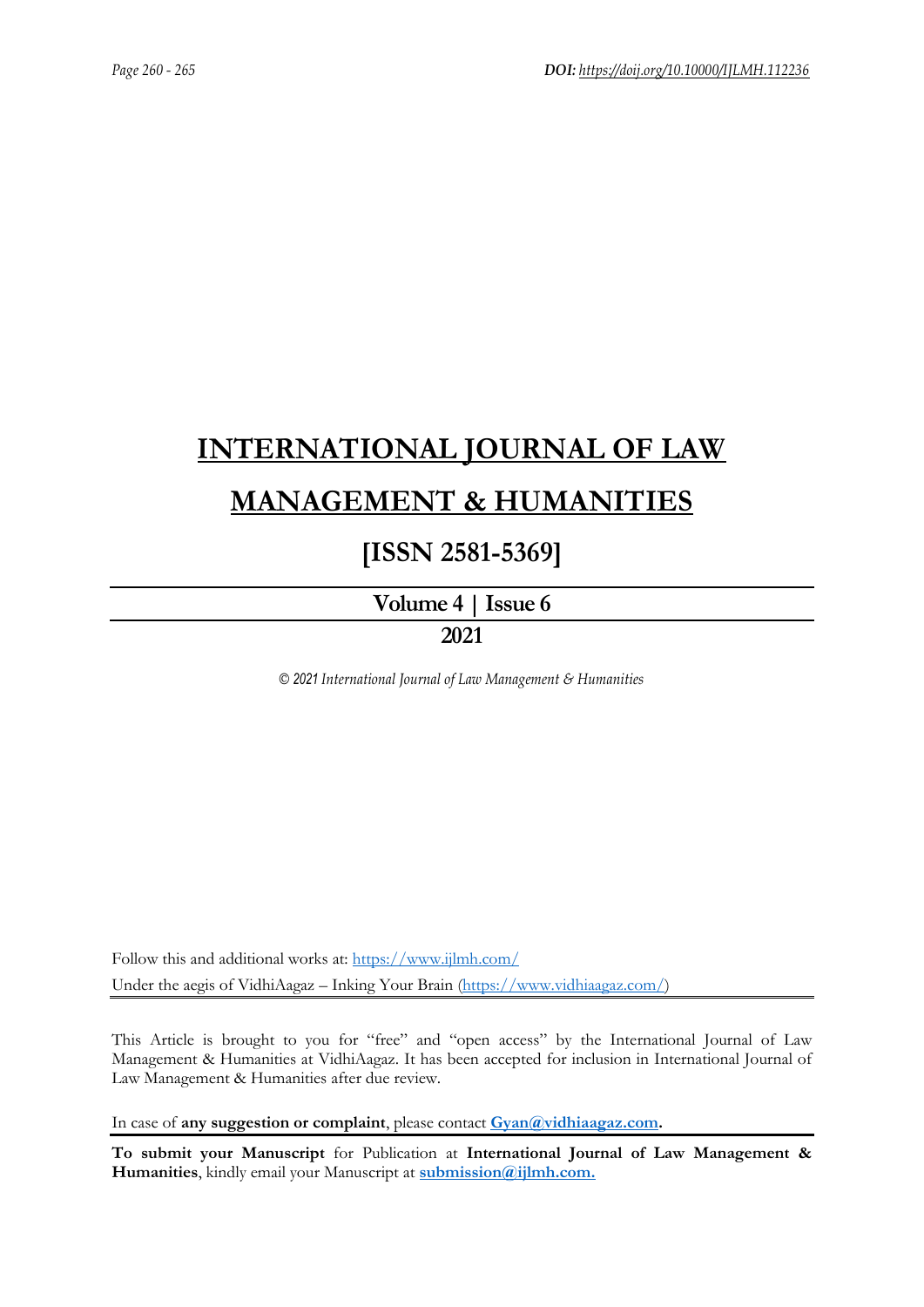# **Gender Equality in India**

#### **PRATHANA PATEL<sup>1</sup>**

#### **ABSTRACT**

*Indian society has remain patriarchal since ancient time and women is been considered as subordinate gender. Women have given inferior positions in every sector therefore, they are need to be protected. The Indian constitution provides protection to the women in every necessary sector. Not only the Indian Constitution, there are other statutes too, providing protection too women.* 

*Today's women who are leading their personal and professional lives, have actually travelled a long distance to achieve the same. Women have faced discrimination at every stage and have become victim of many severe crimes. Therefore, even the crimes have been categorized and laws have been enacted as an advancement of protection to them. Lastly, the government has also under taken certain initiatives to safeguard the interest of women.*

#### **I. INTRODUCTION**

*"Gender equality is not only a fundamental human right, but a necessary foundation for a peaceful, prosperous and sustainable world."<sup>2</sup>*

Women make up more than two-thirds of the world's 750 million adults without basic literacy skills; women represent less than 30% of the world's researchers; and women journalists are more exposed to assault, threat or physical, verbal or digital attack than their male counterparts.<sup>3</sup>

The meaning of the term Gender equality is simple, 'equality between the gender'. Gender equality means giving parallel approach to men and women and the aspirations, behavior and the need pertaining to men and women must be considered equally. By treating the gender equally it won't make them identical instead it rely on that whether the individual is male of female should be provided equal opportunities, rights and duties. All United Nations Member States adopted it as one of the Sustainable Development Goals in 2015 as a global effort towards ending poverty, ensuring that all people enjoy peace and prosperity and protecting the

<sup>&</sup>lt;sup>1</sup> Author is a student at GLS Law College, Ahmedabad, India.

<sup>&</sup>lt;sup>2</sup> United Nations Organizations, https://www.un.org/sustainabledevelopment/gender-equality/ (last visited Nov. 5, 2021)

<sup>3</sup> UNESCO, https://en.unesco.org/genderequality (last visited Nov. 5, 2021)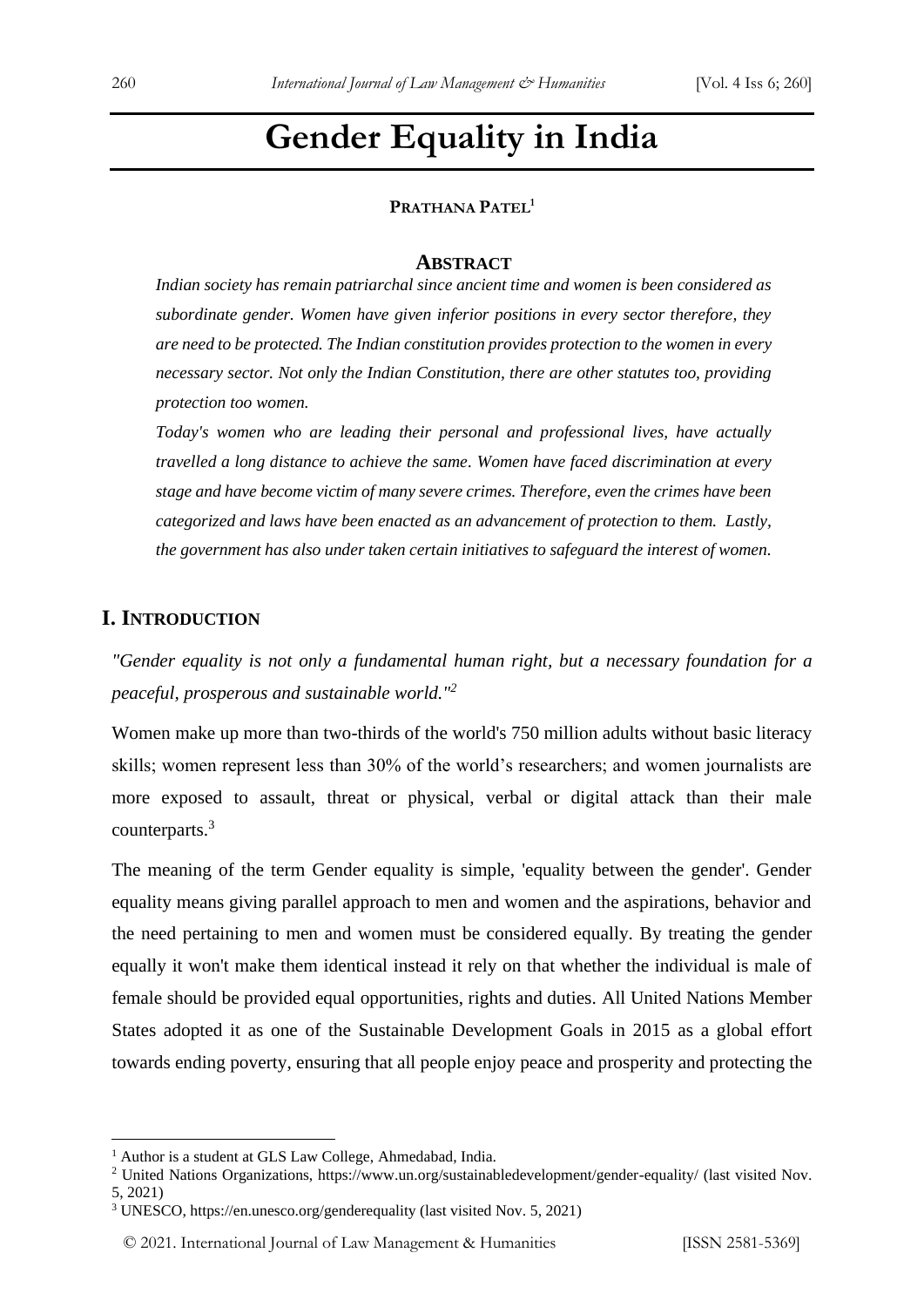planet by 2030.4

In terms of gender equality there lot of improvement has been observed but before reaching the said stage the women had to undergo cruelty and injustice for throughout their life. This can easily understand by observing the birth discrimination rates with respect to sex. India is one of the highest i.e. there are 918 girls to 1,000 boys as per the 2011 census. This census inspired the government to run a campaign *"Beti Bachao, Beti Padhao",* the central government along with the state government initiated the campaign to admisinter the security, education and health related matters of girls.

#### **II. INDIAN CONSTITUTION ON GENDER EQUALITY**

Indian Constitution supports gender equality by guaranteeing equal rights to the women. From the Preamble to Fundamental Right, Fundamental Duties, Directive Principles the constitution enshrines gender equality. The constitution also, authorizes the government to take inequity actions to support woman as per this authority the government has initiated many policies benefiting women in various areas. To ensure equal protection to women the central government has endorsed many international agreements and treaties on human rights. However, not much people are aware about the same.

Following are the few articles under Indian Constitution, highlighting gender equality:

*Article 14:* Equality before law The State shall not deny to any person equality before the law or the equal protection of the laws within the territory of India Prohibition of discrimination on grounds of religion, race, caste, sex or place of birth.<sup>5</sup>

*Article* 15(1): The State shall not discriminate against any citizen on grounds only of religion, race, caste, sex, place of birth or any of them.<sup>6</sup>

*Article* 15(3): Nothing in this article shall prevent the State from making any special provision for women and children.<sup>7</sup>

*Article 16:* Equality of opportunity in matters of public employment

1) There shall be equality of opportunity for all citizens in matters relating to employment or appointment to any office under the State

<sup>4</sup>United Nations Organizations, https://www.un.org/sustainabledevelopment/gender-equality/ (last visited Nov. 5, 2021)

<sup>5</sup> Indian Kanoon, https://indiankanoon.org/doc/367586/ (last visited Nov. 5, 2021)

<sup>6</sup> Indian Kanoon, https://indiankanoon.org/doc/1942013/ (last visited Nov. 5, 2021)

<sup>7</sup> Indian Kanoon, https://indiankanoon.org/doc/1603957/ (last visited Nov. 5, 2021)

<sup>© 2021.</sup> International Journal of [Law Management & Humanities](https://www.ijlmh.com/) [ISSN 2581-5369]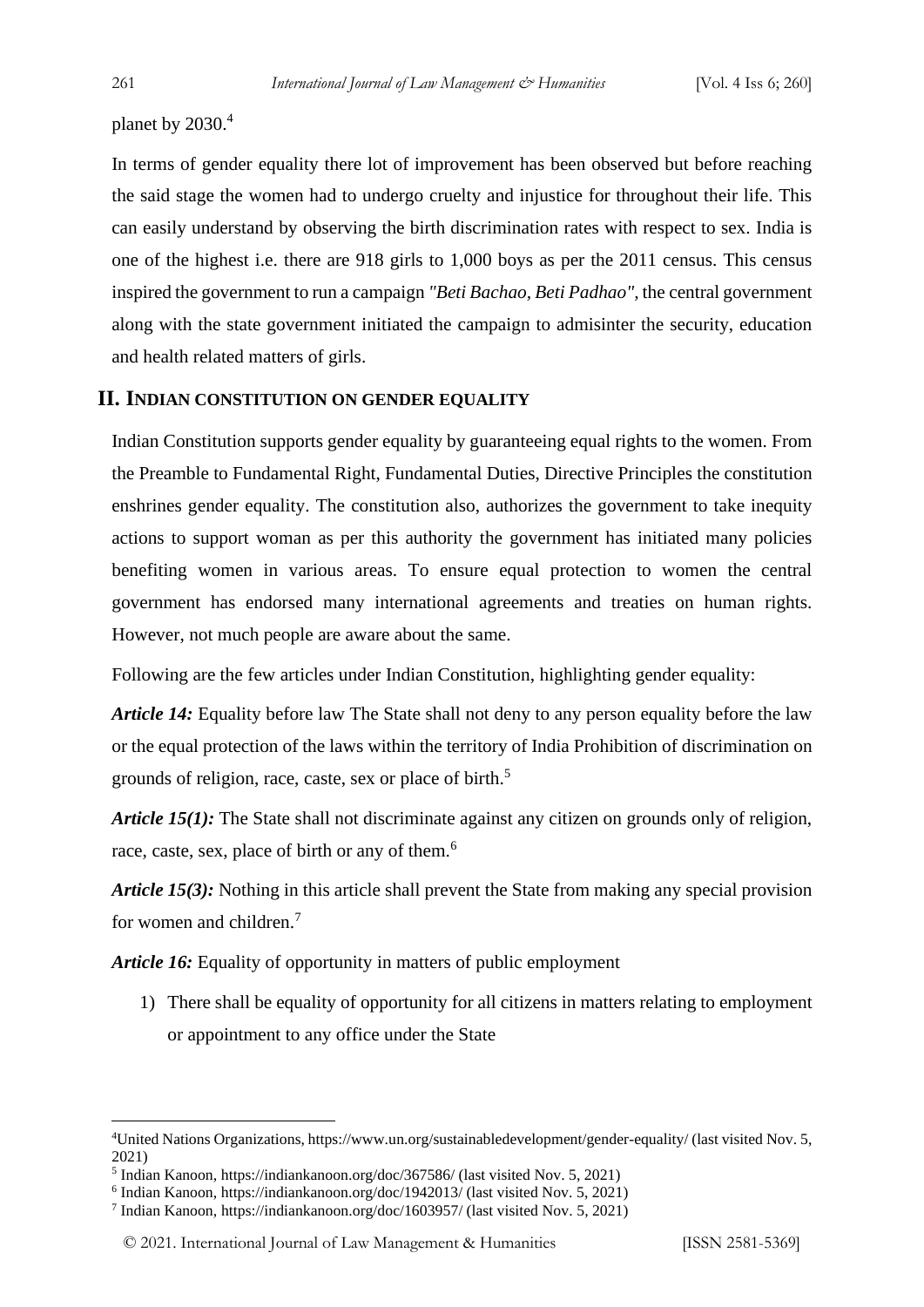- 2) No citizen shall, on grounds only of religion, race, caste, sex, descent, place of birth, residence or any of them, be ineligible for, or discriminated against in respect or, any employment or office under the State
- 3) Nothing in this article shall prevent Parliament from making any law prescribing, in regard to a class or classes of employment or appointment to an office under the Government of, or any local or other authority within, a State or Union territory, any requirement as to residence within that State or Union territory prior to such employment or appointment
- 4) Nothing in this article shall prevent the State from making any provision for the reservation of appointments or posts in favor of any backward class of citizens which, in the opinion of the State, is not adequately represented in the services under the State
- 5) Nothing in this article shall affect the operation of any law which provides that the incumbent of an office in connection with the affairs of any religious or denominational institution or any member of the governing body thereof shall be a person professing a particular religion or belonging to a particular denomination.<sup>8</sup>

*Article* 39(*a*): Certain principles of policy to be followed by the State: The State shall, in particular, direct its policy towards securing, that the citizens, men and women equally, have the right to an adequate means to livelihood.<sup>9</sup>

*Article 39(d):* Certain principles of policy to be followed by the State: The State shall, in particular, that there is equal pay for equal work for both men and women.<sup>10</sup>

*Article 39A:* The State shall secure that the operation of the legal system promotes justice, on a basis of equal opportunity, and shall, in particular, provide free legal aid, by suitable legislation or schemes or in any other way, to ensure that opportunities for securing justice are not denied to any citizen by reason of economic or other disabilities.<sup>11</sup>

*Article* 42: The State shall make provision for securing just and humane conditions of work and for maternity relief.<sup>12</sup>

*Article 51A(e):* To promote harmony and the spirit of common brotherhood amongst all the people of India transcending religious, linguistic and regional or sectional diversities; to

<sup>8</sup> Indian Kanoon, https://indiankanoon.org/doc/211089/ (last visited Nov. 5, 2021)

<sup>&</sup>lt;sup>9</sup> Indian Kanoon, https://indiankanoon.org/doc/555882/ (last visited Nov. 5, 2021)

<sup>&</sup>lt;sup>10</sup> Indian Kanoon, https://indiankanoon.org/doc/555882/ (last visited Nov. 5, 2021)

<sup>&</sup>lt;sup>11</sup>Constitution Of India, https://www.constitutionofindia.net/constitution of india/directive principles of state \_policy/articles/Article%2039A (last visited Nov. 5, 2021)  $12$ Constitution Of India,

https://www.constitutionofindia.net/constitution\_of\_india/directive\_principles\_of\_state\_policy/articles/Article% 2042 (last visited Nov. 5, 2021)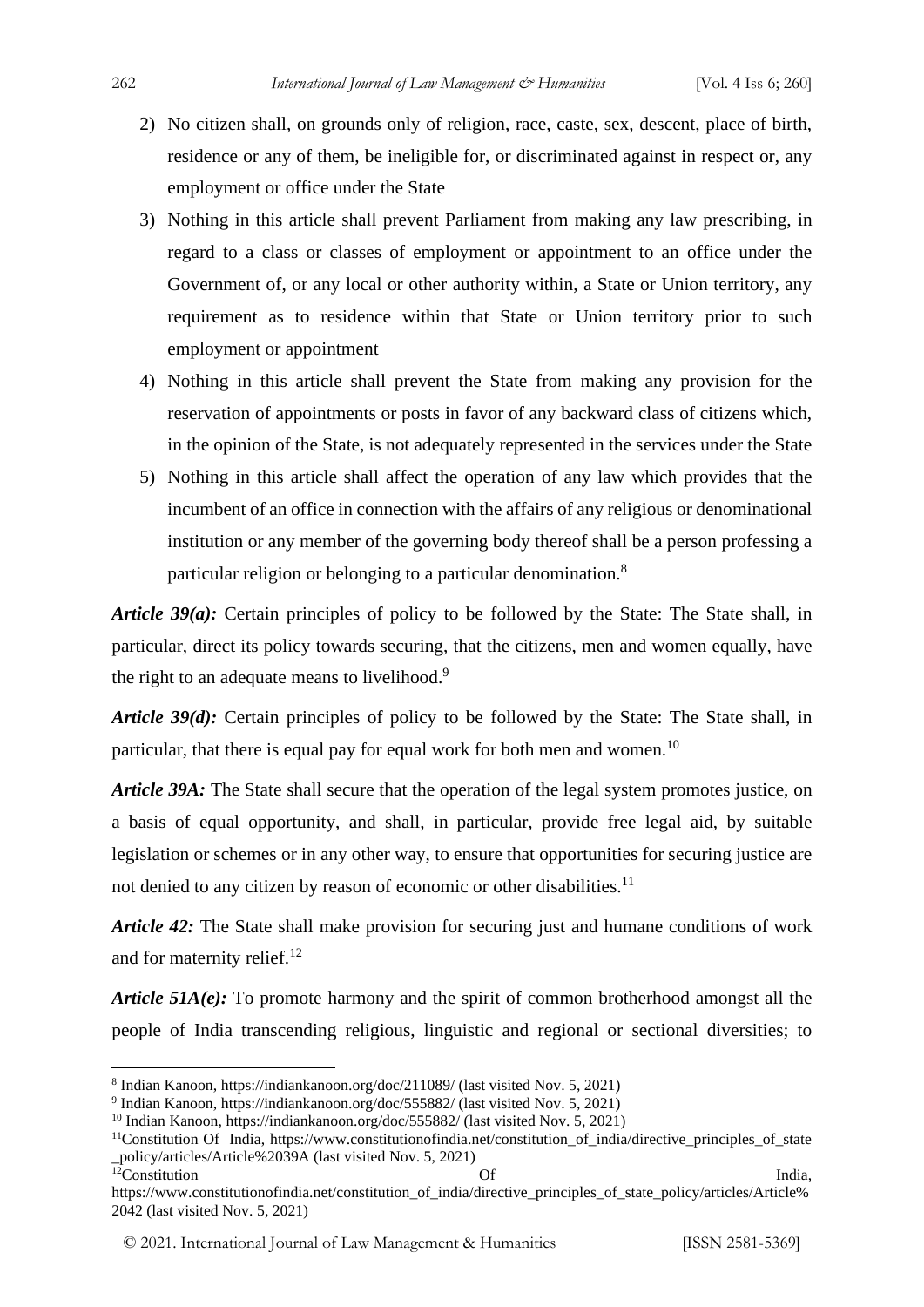renounce practices derogatory to the dignity of women.

*Article 243D(3):* Not less than one third (including the number of seats reserved for women belonging to the Scheduled Castes and the Scheduled Tribes) of the total number of seats to be filled by direct election in every Panchayat shall be reserved for women and such seats may be allotted by rotation to different constituencies in a Panchayat.<sup>13</sup>

*Article 243D(4):* The offices of the Chairpersons in the Panchayats at the village or any other level shall be reserved for the Scheduled Castes the Scheduled Tribes and women in such manner as the Legislature of a State may, by law, provide.<sup>14</sup>

*Article* 243T(3): Not less than one third (including the number of seats reserved for women belonging to the Scheduled Castes and the Scheduled Tribes) of the total number of seats to be filled by direct election in every Municipality shall be reserved for women and such seats may be allotted by rotation to different constituencies in a Municipality.<sup>15</sup>

*Article 243T(4):* The offices of Chairpersons in the Municipalities shall be reserved for the Scheduled Castes, the Scheduled Tribes and women in such manner as the Legislature of a State may, by law, provide.<sup>16</sup>

#### **III. OTHER LEGAL PROVISION**

To ensure equal rights the state has undertaken various measures. The law has also created special protection for working women. This also helps in breaking the social discrimination against women. Women can be victims of any crime but, particular crimes are categorized as "crime against women". This can be classified as follows:

#### **(A) The Crimes Identified Under the Indian Penal Code (IPC)**

- Sexual Harassment (Sec. 509 IPC),
- Importation of girls (up to 21 years of age),
- Torture, both mental and physical (Sec. 498-A IPC),
- Rape (Sec. 376 IPC),
- Homicide for Dowry, Dowry Deaths or their attempts (Sec. 302/304-B IPC),
- Molestation (Sec. 354 IPC),
- Kidnapping & Abduction for different purposes ( Sec. 363-373).

<sup>13</sup> Indian Kanoon, https://indiankanoon.org/doc/1081110/ (last visited Nov. 5, 2021)

<sup>&</sup>lt;sup>14</sup> Indian Kanoon, https://indiankanoon.org/doc/1898596/ (last visited Nov. 5, 2021)

<sup>15</sup> Indian Kanoon, https://indiankanoon.org/doc/735247/ (last visited Nov. 5, 2021)

<sup>16</sup> Indian Kanoon https://indiankanoon.org/doc/1399524/ (last visited Nov. 5, 2021)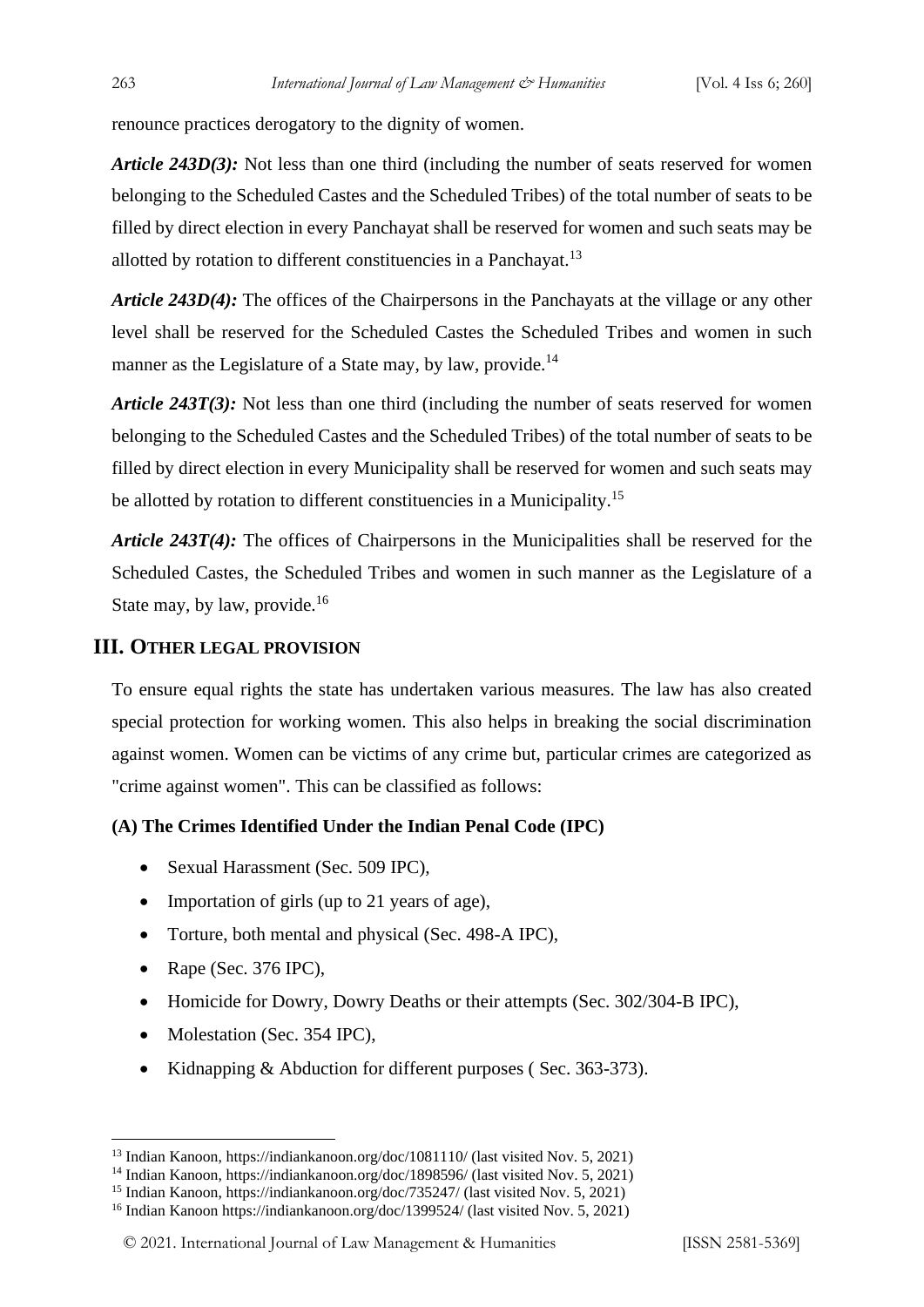### **(2) The Crimes identified under the Special Laws (SLL):**

Laws tend to provide equal protection to all and therefore not all laws are gender specific. As per need emerging in the society the laws pertaining to women have been enacted and amended on timely basis. Following are the laws enacted to safeguard women and their interests:

- The Equal Remuneration Act, 1976
- The Maternity Benefit Act, 1961 (Amended in 1995)
- The Family Courts Act, 1954
- The Protection of Women from Domestic Violence Act, 2005
- The Hindu Marriage Act, 1955
- Dowry Prohibition Act, 1961
- The Plantation Labour Act, 1951
- Indecent Representation of Women (Prohibition) Act, 11986
- The Hindu Succession Act, 1956 with amendment in 2005
- The Employees State Insurance Act, 1948
- The Medical Termination of Pregnancy Act, 1971
- Immoral Traffic (Prevention) Act, 1956
- The Special Marriage Act, 1954
- The Factories (Amendment) Act, 1986
- Commission of Sati (Prevention) Act, 1987
- The Hindu Marriage Act, 1955
- The Prohibition of Child Marriage Act, 2006
- The Criminal Law (Amendment) Act, 1983
- The Contract Labour (Regulation and Abolition) Act, 1976.

## **IV. GOVERNMENT'S INITIATIVE**

*(i) National Policy for the Empowerment of Women, 2001:* In the year 2001, The Department of Women & Child Development in the Ministry of Human Resource Development has prepared a *"National Policy for the Empowerment of Women"* with the objective to empowering women by development and advancement.

*(ii) Reservation for Women in Local Self -Government:* Under it is stated that whether in rural areas or urban areas, one-third of the total seats for women in all elected offices in local bodies should be kept reserved. The Parliament under the 73rd Constitutional Amendment Acts passed the rule in 1992.